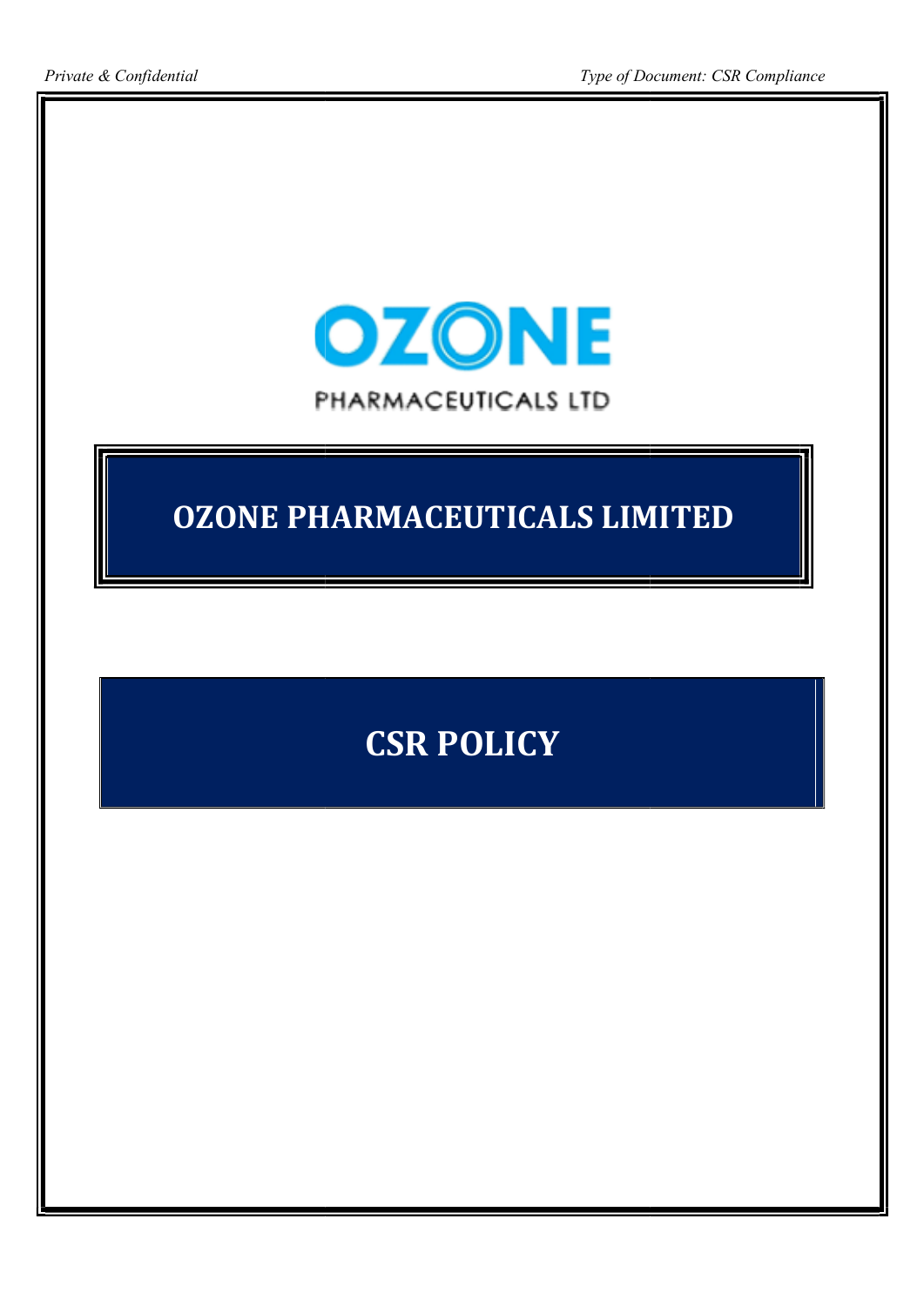# CSR POLICY

## **PREFACE**

In conformity with the requirements laid down under The Companies (Corporate Social Responsibility Policy) Rules, 2014 (hereinafter referred to as the "CSR Rules") issued by the Ministry of Corporate Affairs ("MCA"), Government of India under Section 135 of the Companies Act, 2013 ("the Act") the CSR Committee of the Board had drafted a CSR Policy, which was approved by the Board of Directors at their meeting held on March 04, 2021. The Policy can be downloaded from the website of the Company at www.ozonepharma.com

This Policy is prepared for implementation of Company's commitment and approach towards Corporate Social Responsibility of improving the quality of life of the communities it serves. Through its philosophy of Engage, Equip and Empower, which is interwoven in all the three thrust areas, i.e. Sustainable Livelihood for Community Development, Environmental sustainability and Issues of National Importance, the Company is striving to enhance employability of youth and women, to make need based development interventions with community participation and address issues of National Importance like Disaster Management, Sustainability, Affirmative Action and Sanitation.

This Policy shall become operational with immediate effect.

The Board of Directors of Ozone Pharmaceuticals Limited endeavors to support and maintain the highest standards for complying with CSR at OZONE and seek compliance with the guidelines, provisions and/or directions of this Policy and such other guidelines framed, at all times, in letter and spirit.

This 'CSR Policy' contains guidelines covering decision making authority levels, the policies and processes which provide an effective and flexible governance framework for implementing CSR by the Company realizing the need to ensure an effective mechanism of checks and balances with transparency and accountability towards society.

### THE FOCUS AREAS OF CSR ACTIVITIES ARE:

- $\triangleright$  Eradicating Hunger & Promoting Education
- $\triangleright$  Improving Sanitization & Healthcare
- $\triangleright$  Ensuring environmental sustainability, ecological balance, protection of flora and fauna
- $\triangleright$  Vocational Skill Development Programs & Livelihood enhancement projects
- $\triangleright$  Health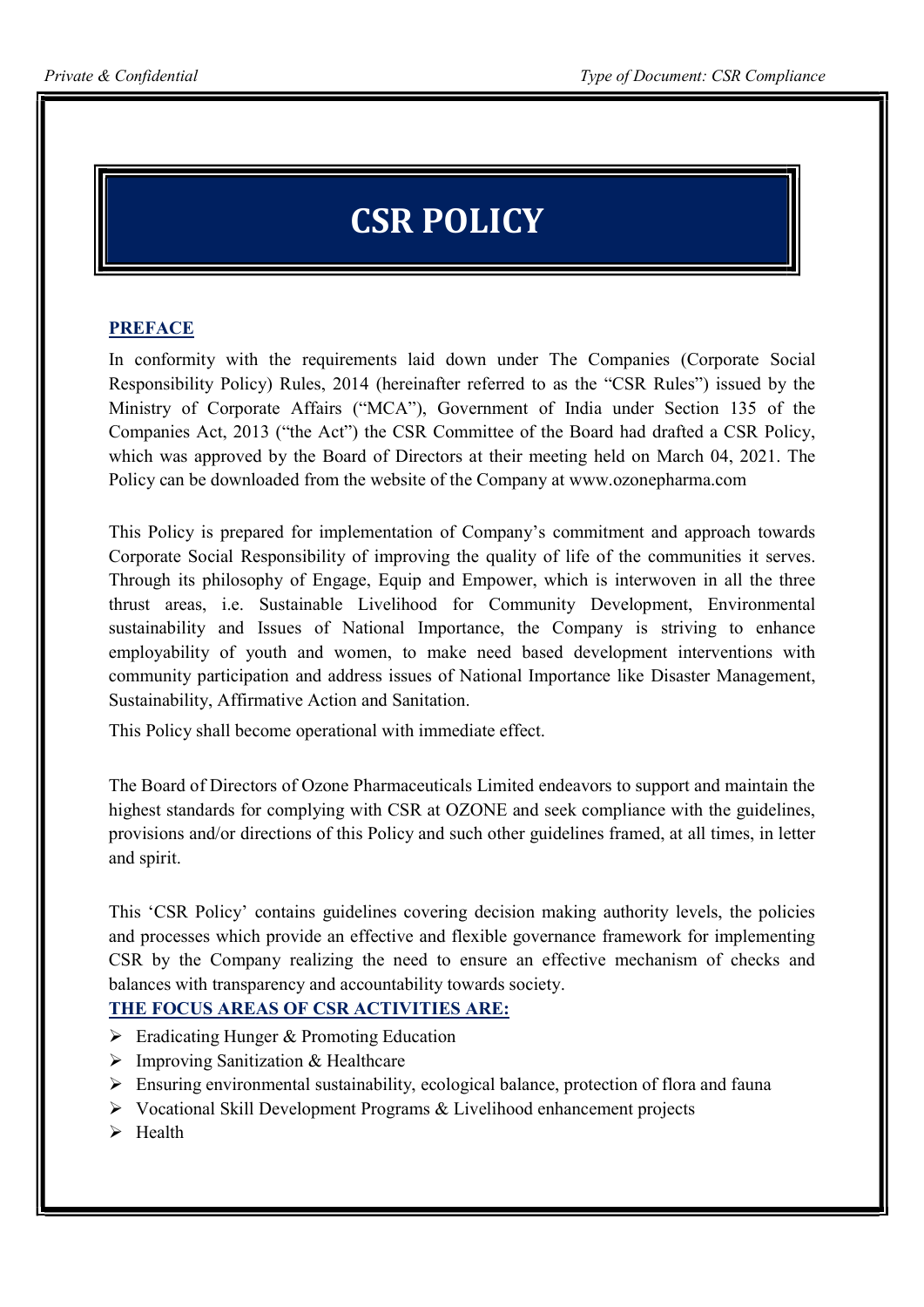$\triangleright$  In addition to the identified areas of focus mentioned above, the Company may also undertake other activities defined in Schedule VII of the Companies Act, 2013.

## APPLICABILITY

The CSR policy has been formulated in consonance with section 135 of Companies Act 2013 ('the Act') and the Companies (Corporate Social Responsibility) Rules, 2014 ('the Rules') as notified by the Ministry of Corporate Affairs.

The Policy shall apply to all CSR projects/programmers undertaken/ to be undertaken by the Company in India as per Schedule VII of the Companies Act, 2013.

Transparency about a Company's CSR policy is an efficient corporate governance process / structure requires a clear understanding of the respective roles of the Board, Management and their relationship with others in the corporate structure.

#### CSR OBJECTIVES

In terms of the CSR rules issued by the MCA the Company will be focusing on undertaking the project /programs /activities listed below, as specified in Schedule VII to the Act excluding activities undertaken in pursuance of normal course of business of a Company:

i. Eradicating hunger, poverty and mal-nutrition, promoting preventive health care and sanitation including contribution to the "Swachh Bharat Kosh" set-up by the Central Government for promotion of sanitation and making available safe drinking water;

ii. Promoting education, including special education and employment enhancing vocation skills especially among children, women, elderly, and differently abled and livelihood enhancement projects;

iii. Promoting gender equality, empowering women, setting up homes and hostels for women and orphans, setting up old age homes, day care centers and such other facilities for senior citizens and measures for reducing inequalities faced by socially and economically backward groups;

iv. Ensuring environmental sustainability, ecological balance, and protection of flora and fauna, animal, welfare, agroforestry, conservation of natural resources and maintaining quality of soil, air and water including contribution to the "Clean Ganga Fund" setup by the Central Government for rejuvenation of river Ganga;

v. Protection of national heritage, art and culture including restoration of buildings and sites of historical importance and works of art, setting up public libraries, promotion and development of traditional arts and handicrafts;

vi. Measures for the benefit of armed forces veterans, war widows and their dependents;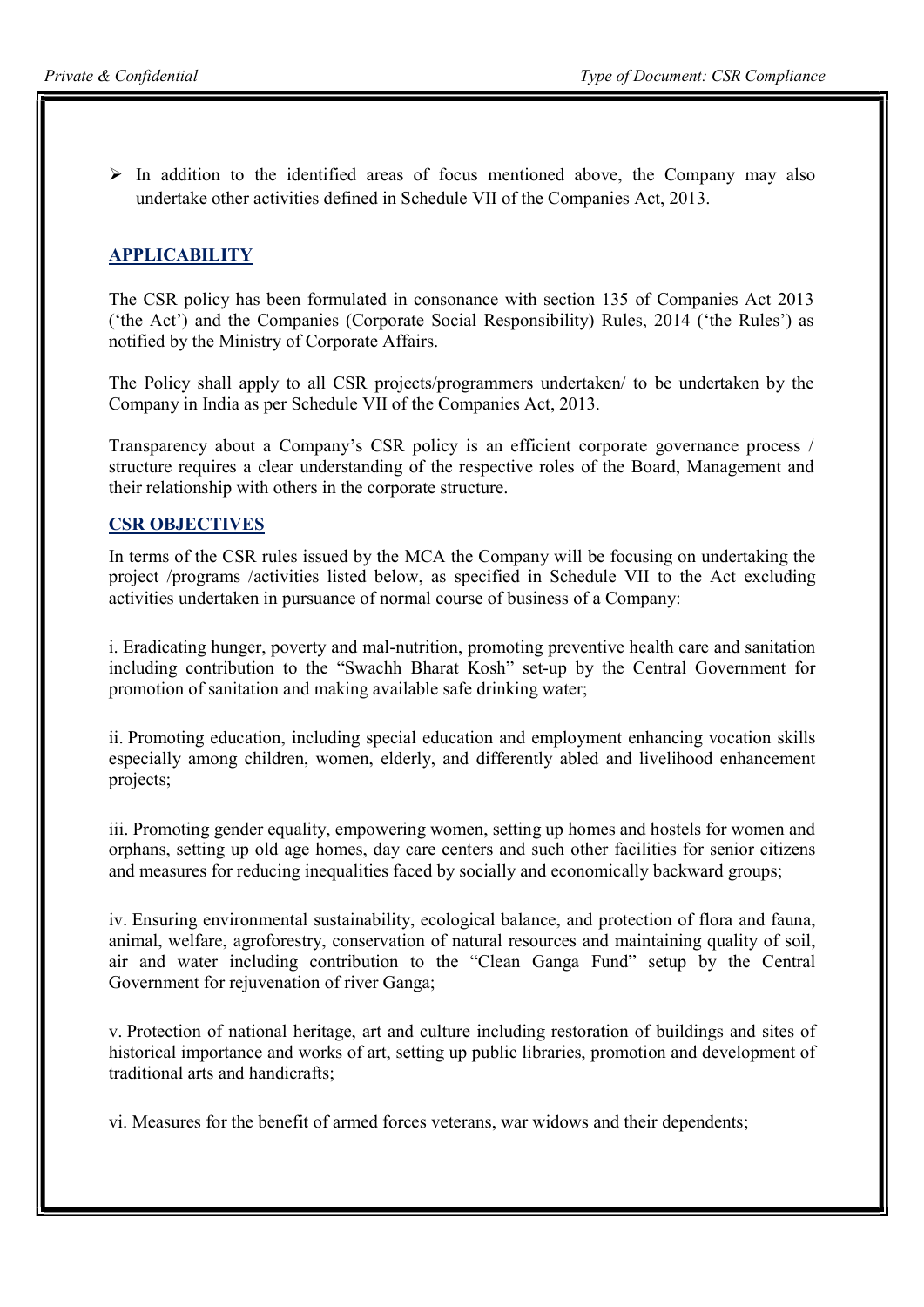vii. Training to promote rural sports, nationally recognized sports, Paralympic sports and Olympic sports;

viii. Contribution to Prime Minister's National Relief Fund or any other fund set up by the Central Government for socio-economic development and relief and welfare of the Scheduled Castes, the Schedule Tribes, other backward classes, minorities and women;

ix. Contributions or funds provided to technology incubators located within academic institutions which are approved by the Central Government;

x. Rural development projects.

xi. Slum area development.

Explanation — For the purposes of this item, the term 'slum area' shall mean any area declared as such by the Central Government or any State Government or any other competent authority under any law for the time being in force."

#### CSR STRUCTURE

The Board of Directors (the "Board") believes that the primary responsibility of the company and its board is to provide effective support to communities in which it operates through governance of applicable CSR provisions. Following the philosophy and core principles of governance outlined above, CSR Governance structure in OZONE shall be at the following levels:

| <b>Board of Directors</b>                               | Policy formulation, review and                                                                                                                                                                                                        |
|---------------------------------------------------------|---------------------------------------------------------------------------------------------------------------------------------------------------------------------------------------------------------------------------------------|
|                                                         | monitoring;                                                                                                                                                                                                                           |
| <b>Board Committees</b>                                 | Review of operations.                                                                                                                                                                                                                 |
| Corporate Executives<br>Responsibility/Indirect parties | Oversee major executive<br>responsibilities; Implementation of<br>policies, effectuation of delegated<br>authorities and compliance<br>responsibility to adhere the<br>applicable provisions of companies<br>Act, 2013 regarding CSR. |

### COMPOSITION OF THE CSR COMMITTEE:

| <b>CSR Committee Composition</b> |                          |                          |  |
|----------------------------------|--------------------------|--------------------------|--|
| <b>Name</b>                      | <b>Designation</b>       | <b>Committee Members</b> |  |
| Subash Chander Sehgal            | <b>Managing Director</b> | Chairman                 |  |